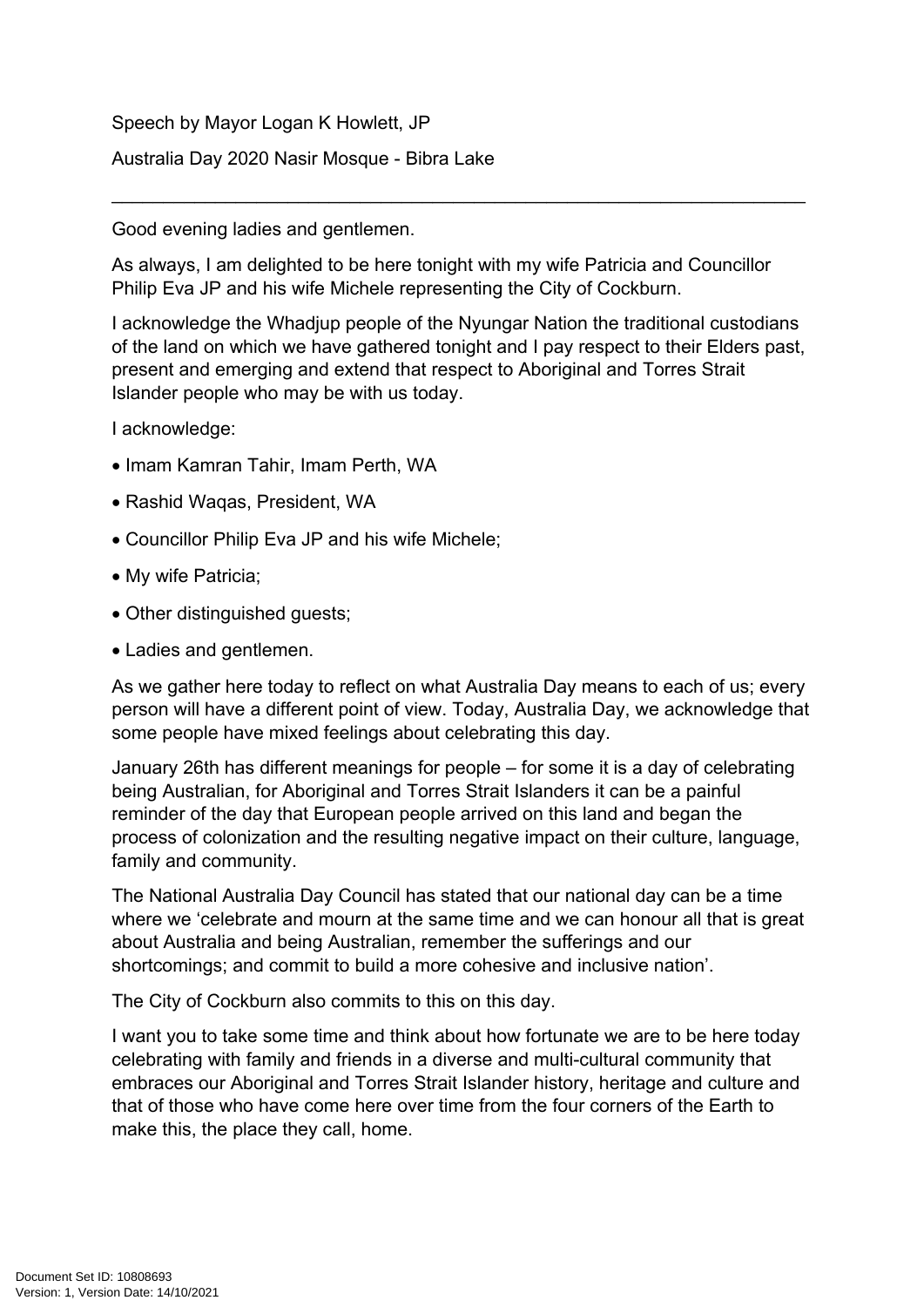Today is an ideal time for everyone to join the conversation and reflect on our shared histories, contributions and achievements as a progressive society.

We are all aware of the COVID – 19 Pandemic that has impacted our world communities – perhaps the biggest challenge that any of us has had to face in our life time.

While we learn more about the pandemic each day and the fact that vaccines are now being rolled out across the world it remains uncertain as to whether they will be effective.

Importantly the challenge is for an even distribution of the vaccines to all communities given the fact that many third world countries are not in a position to fund the vaccine programs.

Our nation, along with many others continue to experience natural disasters with increasing frequency and severity; whether it be torrential rain, hail stones, dust storms, floods fire, cyclones or tornadoes, volcanic eruptions, earthquakes and the like.

An increasing number of people say it is linked to climate change while others refute those claims.

Whatever the reason, it is on these occasions, where the spirit of a nation comes to the fore, people helping others, reaching out to communities, embracing the need to support those impacted and setting about raising funds.

So it will be the same for the COVID – 19 Pandemic where we will come to the fore again – for the sake of humanity.

We are a progressive community that is taking steps to reconcile our past and to embrace our future for the benefit of all Australians.

We have come a long way, and although there is still much to be done, we have demonstrated an ongoing commitment to moving forward and creating a place that people are proud to call home.

Earlier today I welcomed nearly 80 new citizens to our City who made their pledge to Australia and its people.

Across Australia 26,000 made that pledge I had the pleasure of welcoming these new citizens into our community and seeing first-hand the pride it brings them to call Australia home and themselves becoming 'Australians' citizens.

Today provides an opportunity to reflect on our achievements and recommit to making this country a great place to live for many generations to come.

I look around me and am grateful that my grandchildren will be a part of a national community that is diverse, welcoming, and respectful of all cultures.

It gives me great pleasure to know that we are creating a legacy where people can live happily and peacefully alongside each other and openly share this great nation of ours with newcomers from the four corners of the Earth.